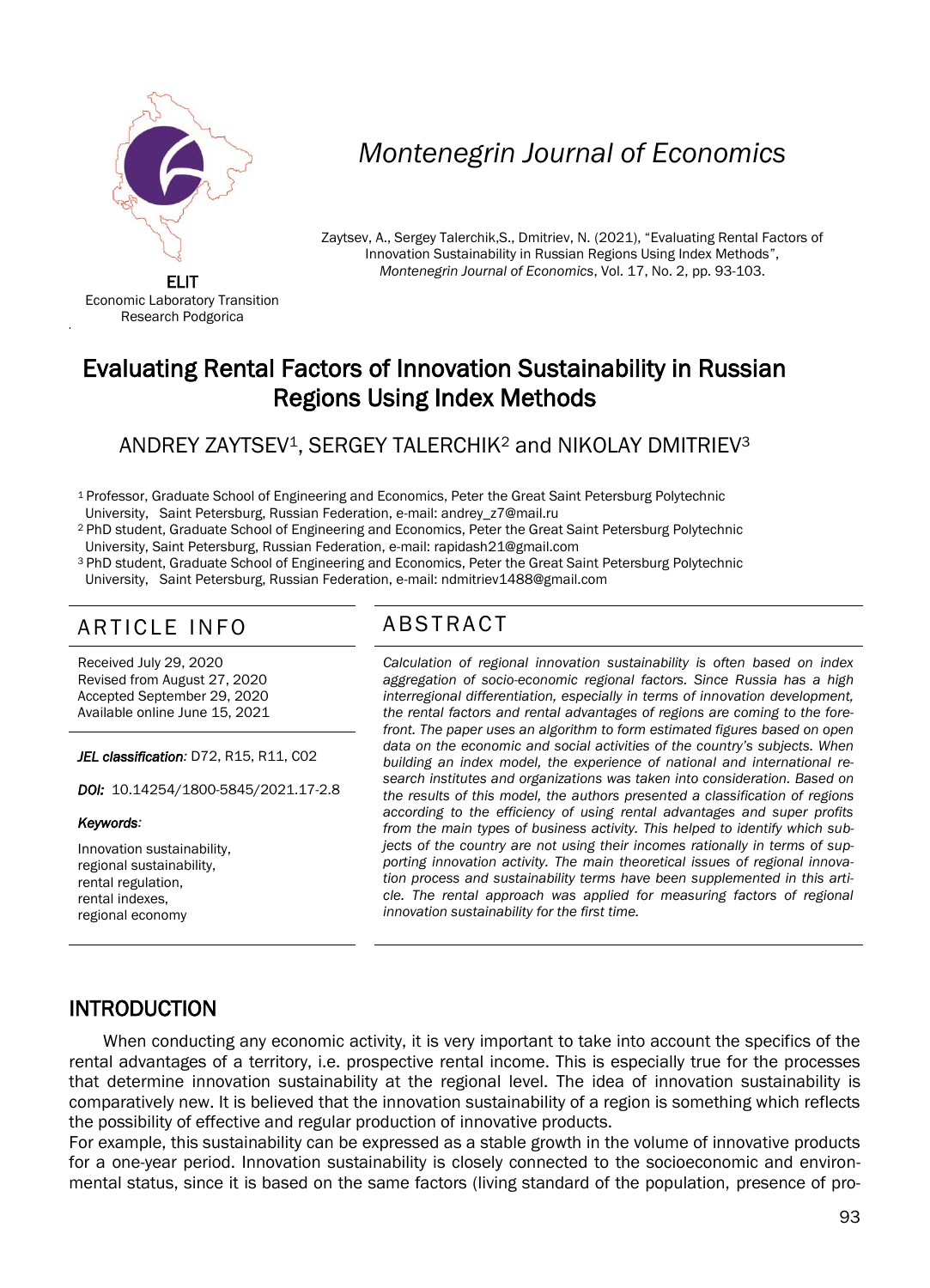gressive economy, availability of resources). At the same time, growing number of innovation businesses make regional differences higher. We can consider that, looking on difference in businesses costs and revenues. The growth of profitability can outpace innovation products volume. That can happen because of internal and external factors, including territory socio-economic benefits.

According to today's researchers (Tötzer at al.,2007)., the advantages of business organizations in different sectors can be gained thanks to their territorial position, which, in turn, affects the sustainability of innovative processes in the entire region. The authors are inclined to believe that a socioeconomic system cannot be sustainable without a list of priorities and a working strategy, implemented in innovation and social policy. In fact, the same causes and conditions form the financial sustainability of regional subjects – innovation and social policy, growing activity of business, entrepreneurship, tax regimes. The regional level is considered to be critically important for implementing innovative activities. Regional and territorial entities derive benefit from spatial proximity and knowledge transfer as a result of effective formal and informal cooperation (Hajek at al., 2016). In fact, this is how rental income is meant to be formed at the regional level, assuming a number of factors. The income obtained by enterprises has a certain economic effect. It is important to understand whether rental income appropriation has a positive or a negative impact on the sustainability of regional and municipal units. It is also important to estimate the influence of rental profit factors on socio-economic and innovation sustainability. That can help us to identify ways of increasing government supporting measures effectiveness.

#### 1. REVIEW LITERATURE

Most researchers agree that the main stability of socio-economic systems lies in productivity, efficiency, synergy of various economic and scientific processes. The main elements in the composition of sustainable regional relations are the processes of clustering, tax regulation, modernization of social relations, openness of information, minimization of costs, and the desire of economic entities for selfimprovement and development. At the same time, rent and rental factors occupy fundamental position in socio-economic systems, form strength connections between system elements. According to the institutional approach, there are «good» and «bad» rents, which can motivate either to creative positive or negative forms of rent seeking. The main target for us is to identify, which parameters of the regional economic system generate innovation sustainability and rental incomes. So, it is necessary for us to analyze several index models which can be as a good example. In other words, it is important to understand which indicators should be used in the study. Finally we will be able to decide, what conditions are necessary for creating innovation sustainability in all regions of the country. The main approach is to look at economic subjects resulting indicators. Modern researchers (Tikunov et al., 2015; Elizondo-Noriega et al., 2019) compare organization innovation potential (including its production component) through a system of indicators:

- Personnel component. Here the author refers the share of scientific and technical specialists in the total number of the employed in the organization, the percentage of the employees with higher education, the coefficient of the staff learning capability (Talerchik et al., 2015).
- Scientific component. In order to evaluate the scientific component, the author uses the information about the presence of intellectual property in the organization, the share of innovation product in the total volume of output, and innovation performance (expressed as profits from innovative product).
- Production and technology component. The depreciation of the fixed assets, frequency of equipment update and the share of equipment having the service life of up to 10 years are assessed (Voronov et al., 2014).

When developing the index model, the Global Innovation Index was analyzed (WIPO) (Lanvin et al., 2017). A large international study carried out an assessment of all countries by different areas, which are planned to be used in this research. The index itself is a number from 1 to 100, representing the arithmetic mean between the indicators of innovation creation and development, the efficiency of human capital, science, culture, market relations, etc. In our work we try to make optimal index model to represent most of rental profit factors and their influence. That can help to direct government supporting measures in the key of innovation sustainability and modern economic trends. Today redistribution of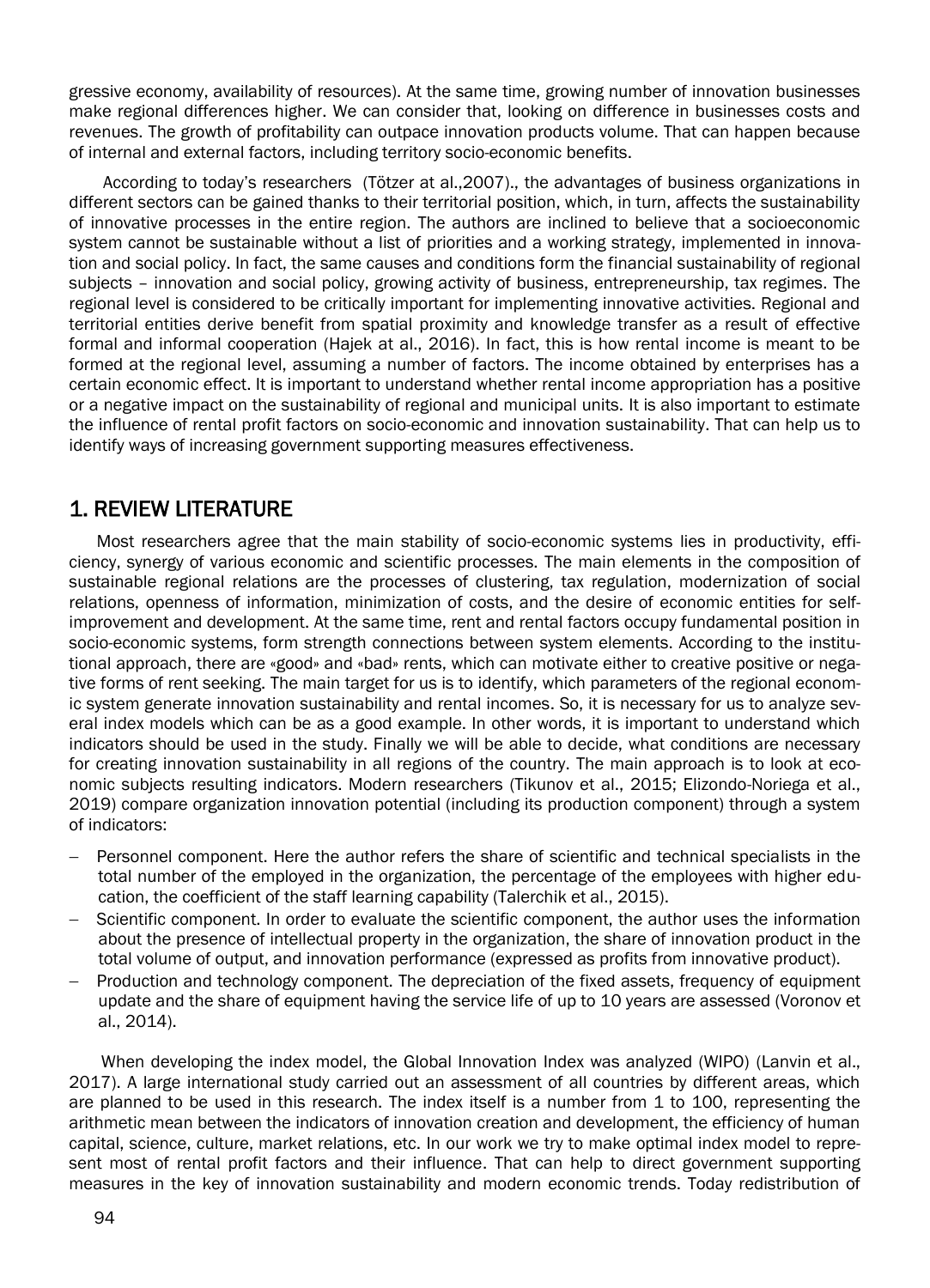rental income is totally controlled by government bodies. The control is carried out through state tax and innovation regional policies. Main control over the distribution of rental income must be imposed on the shoulders of the state and the relevant governmental institutions. According to the classical theory, A. Smith claims in his works that the role of the state is to ensure security, solve disputes and guarantee that market laws and rules are complied with (Smith, 2007). In this context, organized distribution of rent is only possible through introducing government regulators. Tax policy is still the main tool regulating sustainable relations in terms of rental income (Kireenko & Orlova, 2016). Researchers from Canada (Kennedy & Whiteman, 2017) have pointed out that the main barrier preventing the right innovation policy from being pursued in an individual region is the lack of precise measurements and presence of complications in operationalization of some macroeconomic data. Thus, forming an index model is an additional step towards solving this problem.

In his research, A.A. Zaitsev points out several levels of rental income and their impact on the selected lines of business (Zaytsev et al., 2019). The levels presented are divided into three colors for the convenience of analysis and understanding: green, yellow, and red. The volume of rental income and its belonging to one of the levels determine its impact on the economic system or subsystem being studied. In our opinion, in the current economic conditions in Russia, rental income is becoming especially important as a means forming the financial and innovation sustainability of enterprises and regions. The volume of rental income and its belonging to one of the levels determine its influence on the studied economic system. In our opinion, rental income has a great influence on a process of forming financial and innovative sustainability in region and territory economic systems. Comparing with effective entrepreneurial startups, rent seeking is based on appropriation of profits through using rare property rights and control over them, building monopoly conditions, as well as various schemes and practices (legal proceedings, lobbying interests). Thus, rental income appropriation, in these terms, refers strictly to the red level, since it has a negative effect on the economy and does not stimulate scientific and technical progress at all. Therefore, it is very important to structurally distinguish between rental incomes of different levels. In this study, we propose to adjust given approach (Zaytsev et al., 2019) on the regional economic level. We consider to divide rental income on three main categories, according to its influence on the innovation sustainability. Let's look on this three categories in more details:

The rental income appearance factors of the green level, are mostly common for promising, knowledge intensive and competitive sectors. Investments, including foreign ones, flow into such sectors, forming not just the rent, but also a solid basis for innovations and sustainable economic position of the constituent subjects. At the regional level, it can be a large pharmaceutical cluster or a modern business incubator. Technological business incubators, located in various regions of Russia, are also capable of accumulating a large share of intellectual and technological rent.

Thus, the rental income of the green level can be characterized as having a positive effect. The green level includes the following types of rent: technical and technology rent; innovation rent; organizational and economic rent; intellectual rent and differential rent II. The green level is, mostly, about non-natural forms of rent. The factors forming the rent of the green level can include investment activities of organizations (influx of private, state or foreign investments), financial activity in the context of income redistribution by various areas (innovation costs, profit redistribution and capitalization) (Rodionov et al., 2019). According to the author (Birch, 2020), differently from effective entrepreneurial startups, rent-seeking is based on appropriating profits via ownership rights and control over them by different schemes and practices (court actions, interest lobbying). Assessing the rental income appearance factors is very important when regional socioeconomic policy is planned. It is true, first of all, for poor and regressive regions, which need more subsidies for development their profile industry (Kuporov et al., 2018).

The yellow level is border-line, reflecting the receipt of rental benefits whose effect is ambiguous. Depending on the way enterprises use the money, the yellow level can transfer either to the red or to the green one. Some types of rent, referring to the yellow level can be characterized as factors independent from the organization – natural environment and climatic conditions of business activity, specifics of the region (these may include the availability of qualified personnel, social conditions for its attraction, etc.), convenience of cargo transportation with the use of different means of transport. Thus, the yellow level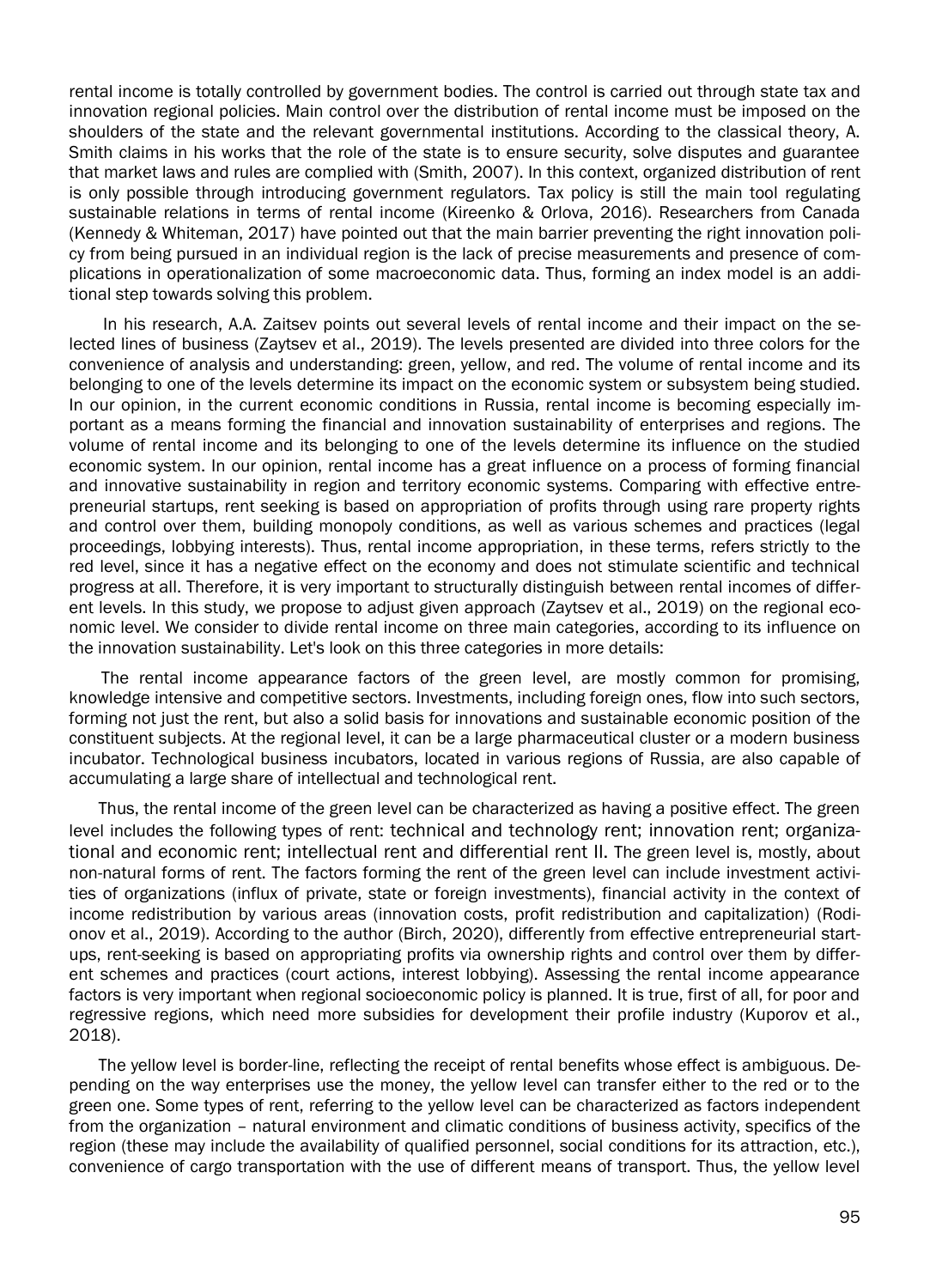includes: a) differential rent l; b) infrastructure rent; c) social rent; and d) transportation rent. The feature of the rent of the yellow level is that it can have both a positive and a negative effect for the economy as a whole. For instance, high profits of an organization gained thanks to favorable climate or social conditions can create a natural monopoly on the market. Transportation rent, in the opinion of Yu.V. Yakovets, is a type of natural resource and infrastructure rent, and can be assessed by the presence of navigable rivers, ports, the length of automobile roads in the region (Yakovets, 2003).

Several words should be said about logistics and a system of cargo transportation and delivery. The transportation system, connecting the country's regions, is an additional criterion for building sustainable connections in the economy and society. In the authors' opinion (Yakovets, 2003; Efthymiou & Antoniou, 2014), the development of regional transportation facilitates rational distribution of production regimes, the flow of information, labor and capital in the region. Some authors (Trippner-Hrabi et al., 2018) highlight that innovations in urban transport contribute to increasing environmental safety in the region. Thus, the volume of transportation flows, operationalized for the index model, is one more criterion for assessing the rental advantage of regions. The length of automobile roads or the volume of transport cargo flows in the region can be used as source data.

The red level, which is most difficult for measuring, is a type of monopoly rent, determined, primarily, as an unreasonably high profit margin, mostly used on consumption, rather than capitalization or innovations. Studying innovations in the transport field, the authors [(Kulachinskaya et al., 2018) found that demand prevailing on the part of the state is specific for railway transportation. An example can be OJSC "Russian Railways", which is an absolute monopolist on the railway services market. The income of the red level is gained due to other organizations' profits, and due to their monopolistic dominance on the market. Such advantages have a distinctly negative effect. Income from such operations neither stimulates innovative activities, nor serves as means for reinvestment. The lack of innovative activities in organizations fails to create the necessary growth in economic activity and competitiveness, which results in stagnation.

As an output, we can use the volume of traffic flows, adapted for our index model, as a component of yellow level rental profits (exactly - infrastructure rent). As initial data, we can use the length of roads or the volume of traffic flows in a region. In order to calculate the red level, the best indicator is the profitability of the realized products, work or services. Many authors, who have taken attempts to estimate the monopoly rent in a region, are inclined to believe that the fact that actual profitability exceeds its average level is an indirect proof of monopoly. However, the red level income has to be estimated only in coordination with the other two, as well as considering the presence or absence of innovation sustainability in the region. Thus, obvious and stable excess of profitability together with decreased innovative activities and the lack of the factors of the green and yellow levels are bound to mean irrational distribution of money and have to be controlled by the state. Figure 1 illustrates the effect of rental income on the innovation sustainability of a region. It should be noted that organizations accumulating profits from innovative activities must carry out the process of reinvesting, constantly bringing benefit to society, developing new products in a form of social, marketing or production innovations. If it does not happen, the enterprise blocks the opportunity for competition to other market players, drawing a monopolistic rent from the advantages of its market position.

It is necessary to highlight more concretely, what rental income appears in the process of forming sustainable socioeconomic systems. It fulfills the role of a vector, participating in a mechanism of financial means redistribution within and between regions. The concept of a rental regulation mechanism is partially described by the authors in papers (Zaytsev et al, 2019; Lamine et al., 2018). Forming both innovation sustainability and a rental regulation mechanism is very important for transforming a short-time sustainable condition into a long-time one. It is innovations that ensure the sustainability of a system in the long run, making it possible to generate profits from cost-efficient high-tech production, and to improve profitability on the market. Rent, if used properly, helps to expand production and stimulate innovative activities. If used wrongly, it becomes the profit of an artificial monopoly, reduces competition and sustainability of other players on the market.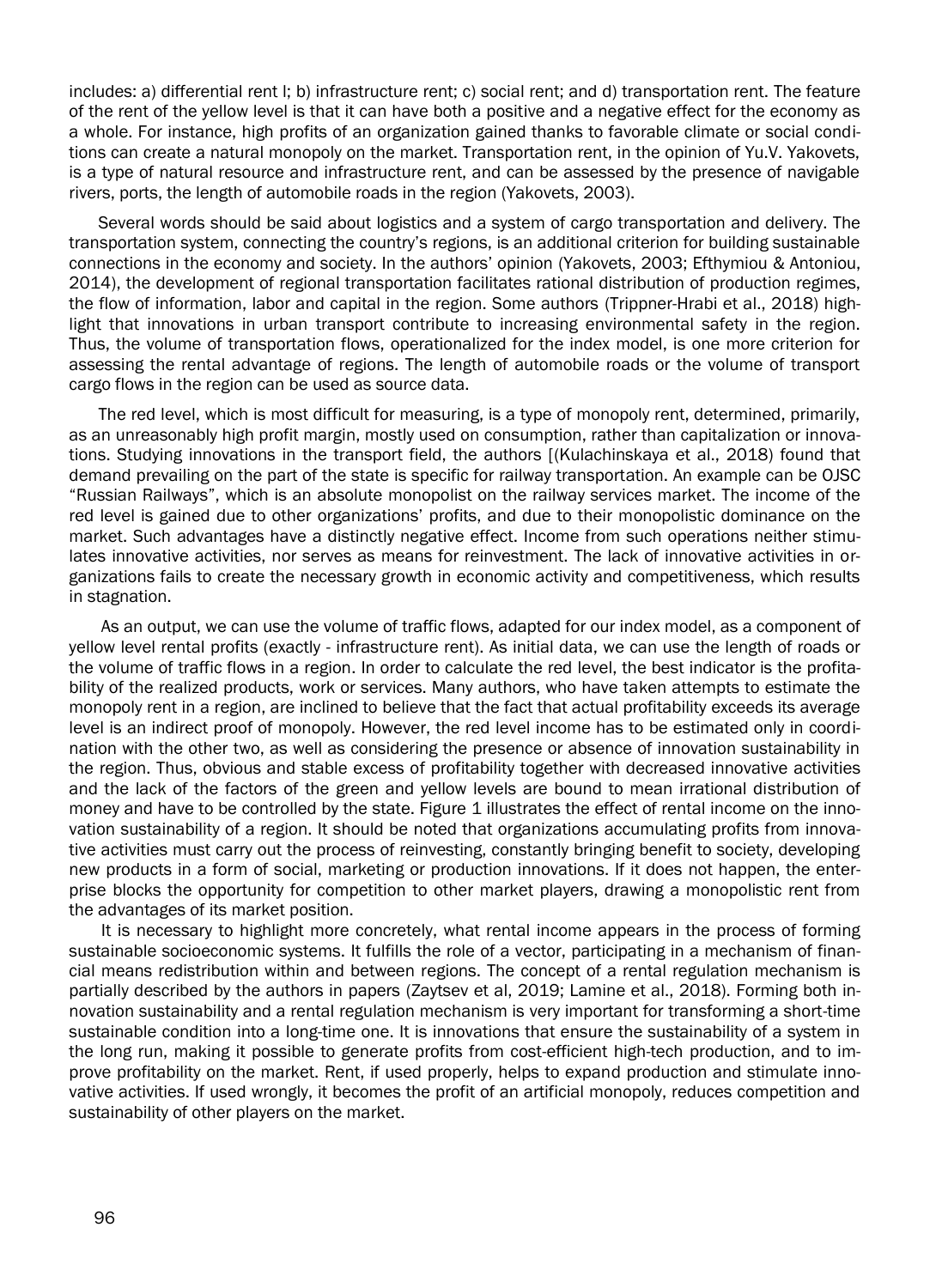

Source: developed by the authors

#### 2. METHOD

To formalize the influence of rental income on the innovation sustainability in regions, it is necessary to rank rental factors for correct index model building. As in the studies by national authors (Glinskiy et al., 2017), we can try to use some socio-economic indicators to reflect main approach to assessing innovation sustainability and a variety of factors that affect it. Building a model of innovation decentralization in China, the authors revealed the dependence of innovation territorial distribution on the pay grade, technological infrastructure and innovation rent (Wei et al., 2019). The researchers understand innovation rent as a benefit gained from technology transfer and patent registration. Thus, the authors highlight a number of essential factors influencing the innovative activities of different territories. One more study was conducted by the academics of the National Research University «Higher School of Economics» (Gohberg et al., 2017), who compiled a multisided development ranking of innovative activities in all subjects of Russia. The index includes more than 30 indicators, which are available to the public on the website of Rosstat. The assessment was carried out by four main criteria: a) Socioeconomic conditions of innovative activities; b) Scientific and technological potential; c) Innovative activities; and d) Quality of innovation policy. At the same time, the authors of study (Tikunov & Chereshnya, 2015), when creating the Economic Development Index (EDI), use the integrated coefficients of objective quantitative indicators of qualitative changes in the economy. To form the index, the researchers use the data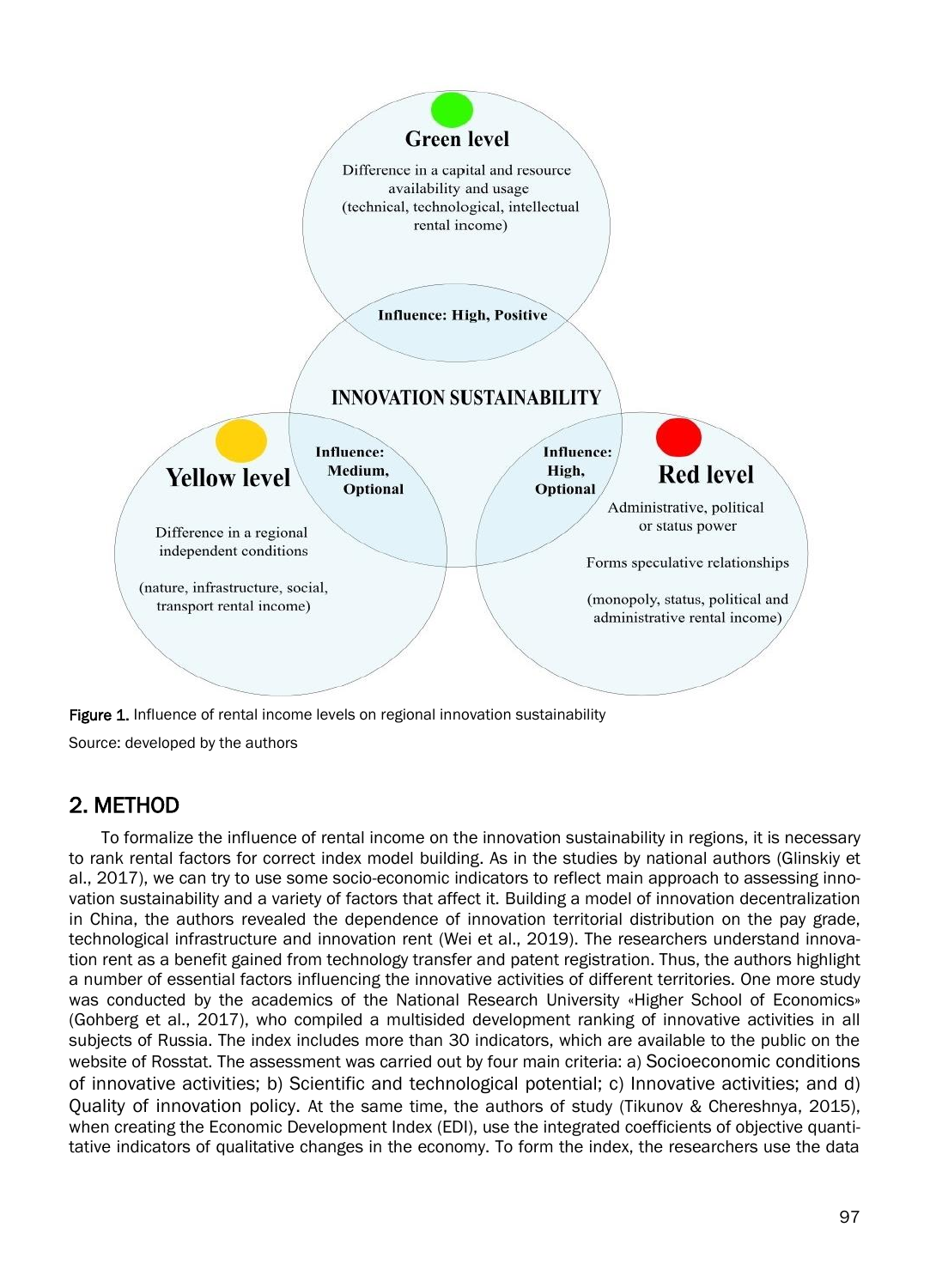about gross regional product, the value of fixed assets, foreign and national investments into the capital of companies, i.e. open information comprehensively reflecting the situation in the regions of Russia.

When creating the Efficiency Effort Index (EE-Index), the authors of study (Elizondo-Noriega et al., 2019) used the concept of economic activity. According to this theory, the main factors are the volume and efficiency of labor, the payment of salary, the value of fixed assets and the capital of the company. In the course of economic activity we obtain the performance indicators (in various magnitudes or indices) from reference conditions, as well as the share of value added (margin) in the end product. Thus, we can conclude that when assessing innovative activities, as well as innovation sustainability, the main factor is the presence of highly-qualified labor resources, availability of one's own or raised money, and existence of high-tech equipment. Moreover, an effective enterprise has to reinvest the profits obtained to keep its economic position as an innovator.

A profound research study about how patents affect rental income in today's economy was conducted by the authors from the University of Minnesota in 2004. (Boldrin & Levine, 2004). According to their model, a patent system is eventually a good and economically effective mechanism, regulated by authorities. The number of patents is directly linked to the rental income from innovative activities and can be interpreted as a source of innovative activities, and, partially, as a source of monopolistic income in the context of intellectual and technological rent. Thus, the index model must include the number of patent applications. This factor belongs to the yellow level of rental income, since it is impossible to conclude decisively about the efficient distribution of money obtained by organizations and patent agencies. Based on the works studied and up-to-date statistical digests, a number of indicators, presented in Table 4, were chosen to assess the rental income of different levels in the regions of Russia.

| Rental income classifier | Selected indicators                                                                                                                                                 |  |
|--------------------------|---------------------------------------------------------------------------------------------------------------------------------------------------------------------|--|
|                          | * using ICT and the Internet in organizations;                                                                                                                      |  |
|                          | * using ICT and the Internet in households;                                                                                                                         |  |
| Green level              | * volume of investments in fixed capital, including foreign invest-                                                                                                 |  |
|                          | ments:                                                                                                                                                              |  |
|                          | * number of tertiary education organizations;                                                                                                                       |  |
|                          | * number of university graduates.                                                                                                                                   |  |
| Yellow level             | * density (number) of population;                                                                                                                                   |  |
|                          | * unemployment rate;                                                                                                                                                |  |
|                          | * length of automobile roads;                                                                                                                                       |  |
|                          | * number of patents granted in the region.                                                                                                                          |  |
| Red level                | * profitability of the main sectors of economy<br>(according to sections A-D of the OKVED classifier (Russian National<br><b>Classifier of Economic Activities)</b> |  |

Table 1. Statistical indicators for evaluating the rental income of different levels

Rental relationships are definitive when expressed through distinctions. Thus, comparative analysis and assessment of various characteristics of a region expressed in indices illustrates nicely the advantages and disproportions in the development, benefits or drawbacks of different areas and territories. The index model of rental income includes 9 subindices for the green level and 4 for the yellow one. The subindices in the model are calculated using next formula:

Subindex<sub>i</sub>  $1 = \frac{M_{i \text{2017}}}{\max_{2018 - 2017} M_{a-z}}$  (1)

Thus, to create the automobile roads length subindex (for clarity subindex 1) for the *i*-th region, we should divide the "M" indicator of year 2017, i.e. the chosen statistical indicator of the automobile roads length by the maximum known for this indicator in all the regions (for clarity from A to Z) from year 2015 to 2018. In this way, we obtain the ratio of automobile roads length in the *i*-th region for the end of 2018 to the existing maximum over the chosen 5 years in the entire country. The same operation has to be carried out for all the territorial entities that we study. There are altogether 80 of them in the model.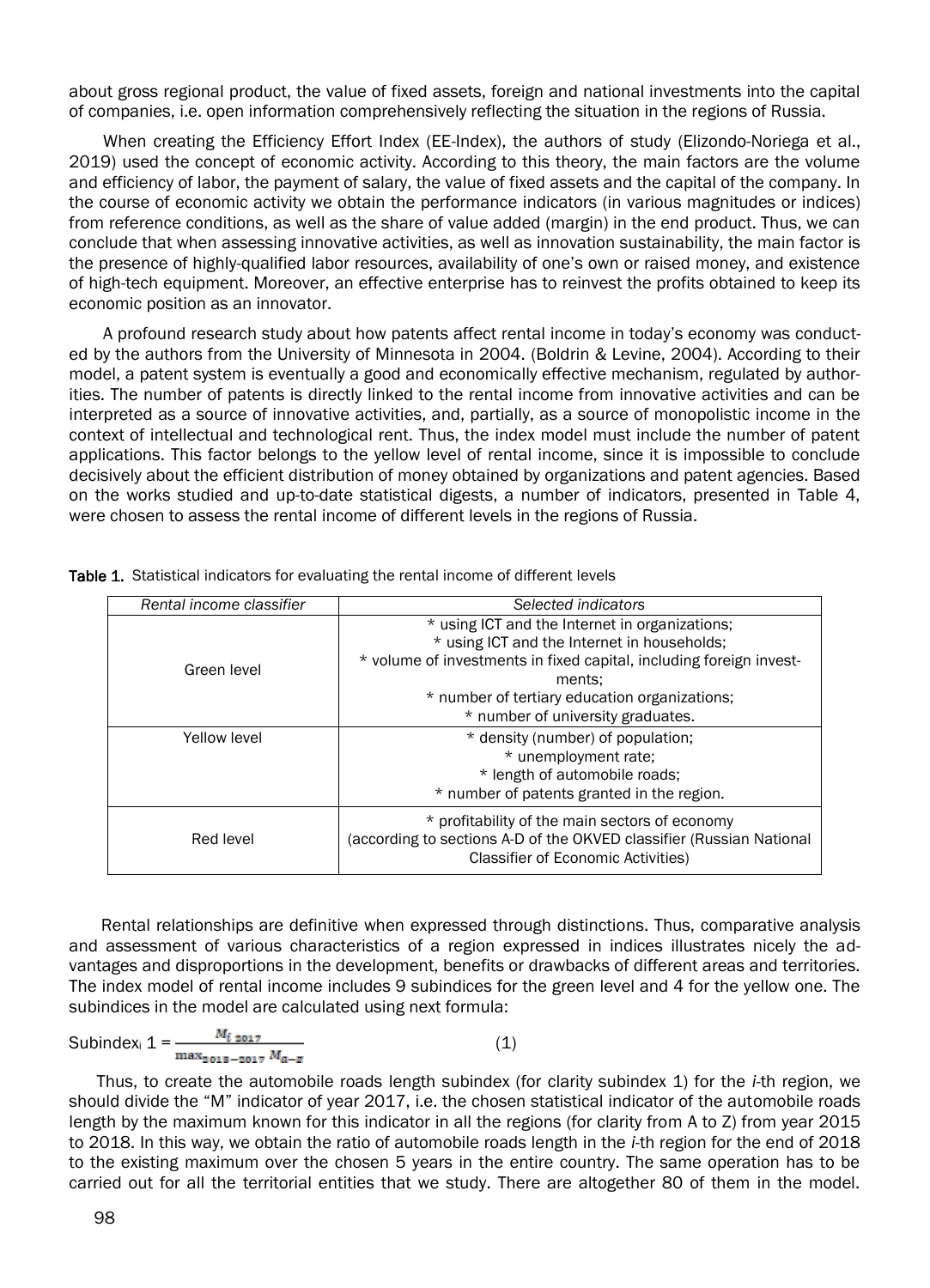Some autonomous regions and cities (city of Sevastopol) have not been included in the model due to the lack of statistical data or because they are a part of larger territorial entities.

The general formula of the Index of Rental Income Appearance Factors is the arithmetic mean and calculated by dividing the sum of subindices by their number. 9 subindices are presented in case of the green level, and 4 in case of the yellow one. The red level was estimated based on the profitability indicators by the main sectors (OKVED classifier, sections A-D). The calculation was made in several steps: 1) defining the actual profitability for the chosen sectors over the studied period in all the regions; 2) calculating the average profitability for the chosen sectors; 3) estimating the profitability excess, which is interpreted as excess profit; 5) the values obtained were summed for every year and region separately. The sum is interpreted as a general percentage of profitability exceeding the standard for all the sectors studied.

From the point of forming region's innovative sustainability, super-profits of organizations can be viewed as a resource that should lead to an increase in the innovative sustainability of the region. If this does not happen, it makes the problem, that should be solved as a priority in innovation sustainability regulation. To assess how the rental income appearance factors influence the innovation sustainability of the regions, one more indicator has to be introduced. Let us present the innovation sustainability as a ratio between growth of volumes of innovative products and their volatility. The formula has the following form:

 $K_i = \frac{T \, mid_{i \, 2013 - 2017} - T \, mid_{2013 - 2017}}{T \, vol_{i \, 2013 - 2017}}$ (2)

Where K*i* is the coefficient of innovation sustainability of region i, T *mid<sup>i</sup>* is the average growth rate of the volume of innovative product in region i from 2014 to 2018, T voli is the standard deviation of the average growth rate of the volume of innovative product in region i over the same period, T mid is the average necessary growth rate of the volume of innovative product over the period chosen in the entire country. The average necessary (minimal) growth rate of the volume of innovative product for the country was estimated as 8%. Thus, using the data on the volume of realized innovative products, work and services, we find the growth rate for the chosen 5 years. Then, using the arithmetic mean, we find the average growth rate from which the average necessary is calculated. The indicator obtained is divided by the volatility of the growth rate for the years studied.

As a result, we obtain the coefficient which represents the dynamics of the growth rate of the volume of innovative product, considers its heterogeneity and deviation from the average minimal value. Normalized indicator takes on a value from 0 to 1. Correspondingly, the minimal value of the coefficient can be interpreted as a loss or lack of innovation sustainability in the region.

Comparison of the rental income factors and the innovation sustainability index creates a complex picture of the distribution of existing economic advantages. To correctly assess the distribution of money and realization of benefits, obtained due to the rental income appearance factors, the 3 levels must be compared with the index of innovation sustainability.

#### 3. RESULTS AND DISCUSSION

Based on the developed methodology, using data from the Federal State Statistics Service of the Russian Federation for the Central Federal District of the Russian Federation, we made an analysis of the rental factors and innovative sustainability of all regions. According to the results estimated, we can conclude that the biggest significance of the rental income appearance factors of the green and yellow levels is accounted for by Moscow and Moscow Region. Moreover, Moscow, holding the leading positions, has reduced innovation sustainability, which is the evidence of ineffective use of the benefits it has. Let us present the data on the Central Federal District in the following table.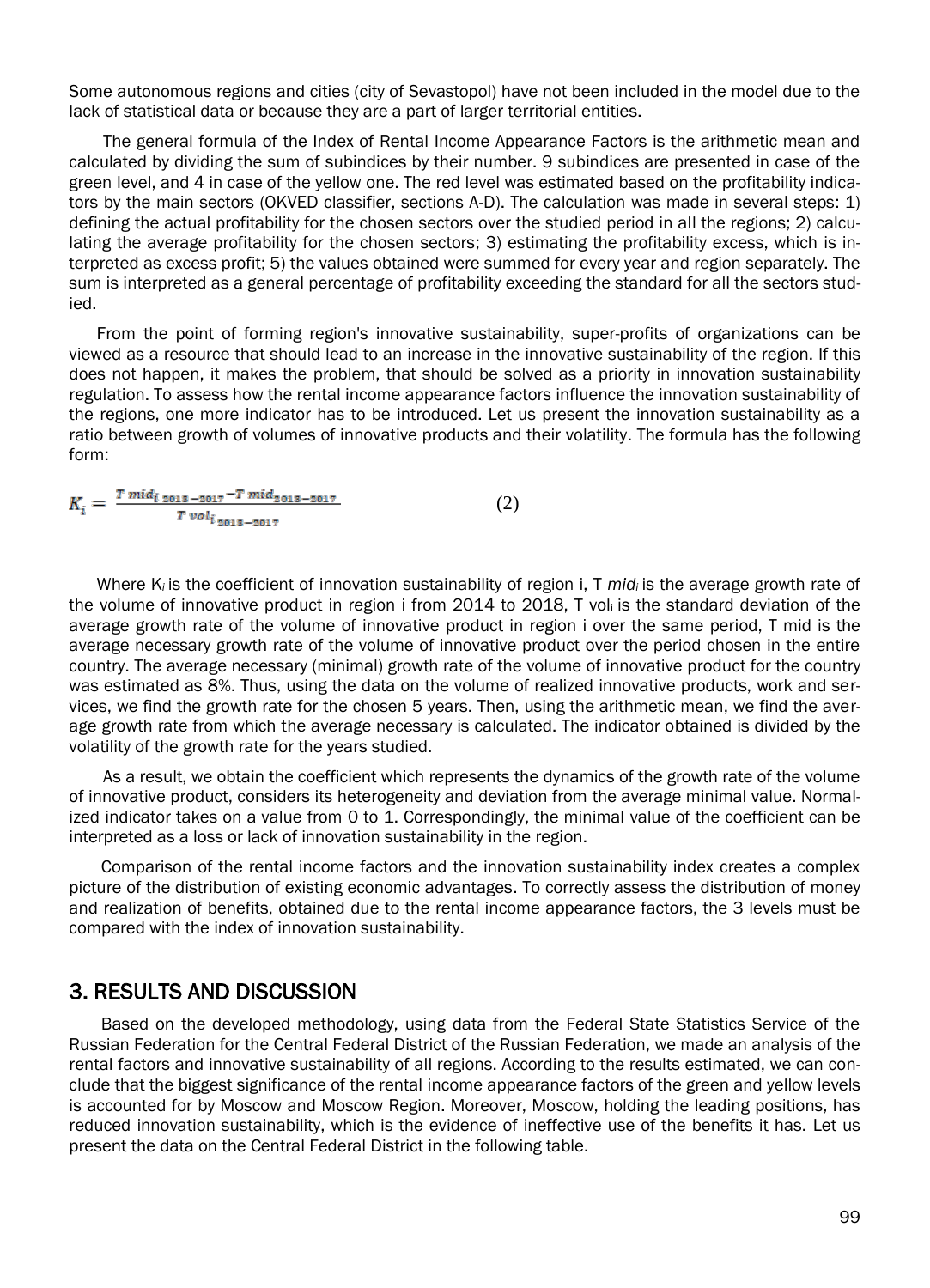Table 2. Results of assessing the rental income appearance factors in the Central Federal District (from 2014 to 2018)

| Region               | Green level<br>$(0-1)$ | Yellow level<br>$(0-1)$ | Red level<br>$(0-1)$ | Innovation<br>Sustainability<br>10<br>$-1)$ |
|----------------------|------------------------|-------------------------|----------------------|---------------------------------------------|
| Belgorod Region      | 0.22                   | 0.22                    | 0.62                 | 0.8                                         |
| Bryansk Region       | 0.20                   | 0.18                    | 0.28                 | 0.7                                         |
| Vladimir Region      | 0.21                   | 0.17                    | 0.01                 | 0.6                                         |
| Voronezh Region      | 0.25                   | 0.27                    | 0.18                 | 0.7                                         |
| Ivanovo Region       | 0.21                   | 0.14                    | 0.02                 | 0.6                                         |
| Kaluga Region        | 0.21                   | 0.18                    | 0.00                 | 0.4                                         |
| Kostroma Region      | 0.20                   | 0.15                    | 0.06                 | 0.8                                         |
| Kursk Region         | 0.21                   | 0.19                    | 0.42                 | 1                                           |
| Lipetsk Region       | 0.21                   | 0.19                    | 0.25                 | 0.6                                         |
| Moscow Region        | 0.32                   | 0.49                    | 0.04                 | 0.9                                         |
| Oryol Region         | 0.20                   | 0.15                    | 0.34                 | 0.7                                         |
| Ryazan Region        | 0.21                   | 0.17                    | 0.03                 | 0.8                                         |
| Smolensk Region      | 0.21                   | 0.19                    | 0.23                 | 0.8                                         |
| <b>Tambov Region</b> | 0.21                   | 0.19                    | 0.43                 | 0.8                                         |
| <b>Tver Region</b>   | 0.21                   | 0.24                    | 0.03                 | 0.7                                         |
| <b>Tula Region</b>   | 0.22                   | 0.18                    | 0.05                 | 0.7                                         |
| Yaroslav Region      | 0.21                   | 0.18                    | 0.20                 | 0.7                                         |
| <b>Moscow</b>        | 0.74                   | 0.71                    | 0.07                 | 0.6                                         |

Source: author's calculations based on information from Regions of Russia (2019).

Belgorod Region, which has high innovation sustainability, is the leader by the red level in the Central Federal District. It suggests that the profits obtained by organizations are used effectively.

Ryazan Region, which has no strong benefits and whose enterprises make no excess profits, is also innovatively sustainable, proving that the resources available are distributed in a highly effective way, and large investments are attracted. The leader by the indicator of innovation sustainability in Russia is Kursk Region, which has a relatively high level of rental income of the red level. We observe very low innovation sustainability in Kaluga Region. It can be suggested that either funds are being used ineffectively or there is no investing into innovations. One way or another, the region has virtually no excess profit, while the green and yellow levels fail to stand out from the general massif of the regions as well. For a detailed assessment of all regions, it is necessary to compile a general rental income usage index. Then, using our data, we should reveal a general effectiveness of the distribution of an extra received value.

Table 3. Assessing the impact of the rental income appearance factors on the innovation sustainability in the Central Federal District (from 2014 to 2018)

| Region          | <b>General Rental</b><br>Index<br>$(0 - 1)$ | <b>Efficiency of</b><br>rental benefits<br>usage | Innovation<br>Sustainability<br>$(0 - 1)$ | Index of rental<br>benefits usage |
|-----------------|---------------------------------------------|--------------------------------------------------|-------------------------------------------|-----------------------------------|
| Belgorod Region | 0.35                                        | Ineffective                                      | 0.8                                       | 2.25                              |
| Bryansk Region  | 0.22                                        | Medium                                           | 0.7                                       | 3.19                              |
| Vladimir Region | 0.13                                        | Effective                                        | 0.6                                       | 4.55                              |
| Voronezh Region | 0.23                                        | Medium                                           | 0.7                                       | 3.03                              |
| Ivanovo Region  | 0.13                                        | Effective                                        | 0.6                                       | 4.76                              |
| Kaluga Region   | 0.13                                        | Medium                                           | 0.4                                       | 3.06                              |
| Kostroma Region | 0.13                                        | Effective                                        | 0.8                                       | 5.22                              |
| Kursk Region    | 0.27                                        | Medium                                           | 1                                         | 3.67                              |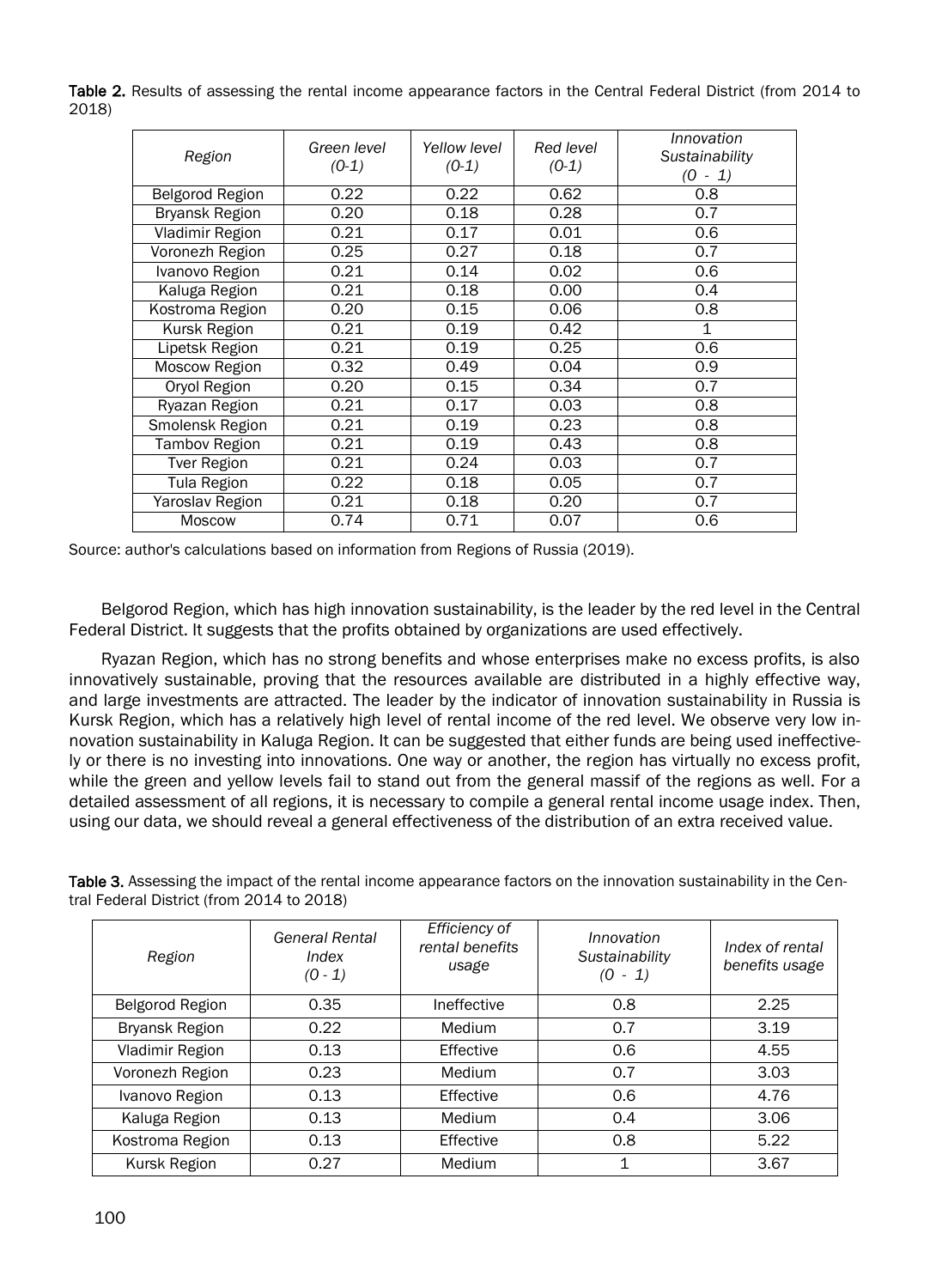| Lipetsk Region     | 0.22 | <b>Medium</b>      | 0.6 | 2.74 |
|--------------------|------|--------------------|-----|------|
| Moscow Region      | 0.28 | <b>Medium</b>      | 0.9 | 3.20 |
| Oryol Region       | 0.23 | <b>Medium</b>      | 0.7 | 3.04 |
| Ryazan Region      | 0.14 | Highly effective   | 0.8 | 5.76 |
| Smolensk Region    | 0.21 | <b>Medium</b>      | 0.8 | 3.80 |
| Tambov Region      | 0.28 | Medium             | 0.8 | 2.91 |
| <b>Tver Region</b> | 0.16 | Effective          | 0.7 | 4.35 |
| Tula Region        | 0.15 | <b>Medium</b>      | 0.7 | 4.64 |
| Yaroslav Region    | 0.20 | Medium             | 0.7 | 3.51 |
| <b>Moscow</b>      | 0.51 | Highly ineffective | 0.6 | 1.18 |

Source: author's calculations based on information from Regions of Russia (2019).

Index of rental benefits usage in the fourth column reflects the degree of existing factors in a way of regional innovation sustainability building process. It can be found as a ratio of innovation sustainability index to the general rental benefit index. The general rental index can be found as the average of green, yellow and red levels. It reflects the technological, information and financial resources, available in the region.

Table 4. Determination of criteria for rental profits factors usage efficiency

| Index of rental benefits usage | Usage efficiency   |  |
|--------------------------------|--------------------|--|
| From 0 to $1.5$                | Highly ineffective |  |
| From 1.5 to 2.5                | Ineffective        |  |
| From 2.5 to 4                  | Medium             |  |
| From 4 to $5.5$                | Effective          |  |
| More then 5.5                  | Highly effective   |  |

It is important to note that the model does not take into consideration some internal factors contributing to the formation of different types of rent in enterprises. Such factors may include the availability of efficient labor resources, using cutting-edge technology, using know-how, etc. the model is macroeconomic and cannot consider individual enterprises in the general totality. However, we would like to emphasize that apart from macroeconomic components, innovation sustainability is largely affected by internal components of organizations. According to complexity of measuring all geographical components of innovation, our methodology works like an effective way to aggregate and synthesis most of territorial advantages into a single system. This model can be widen or narrowed, relying on researchers proposes. For example, business processes activity or conditions of environmental benefits in the region can be calculated.

The significance of this model also supports the concept of creating "innovation growth points" mentioned in paper (Kratzer et al., 2017). Using the rental benefits of certain territories, availability of resources and technology make it possible to facilitate the choice between various spheres of economy when organizing start-ups aimed at innovation. However, not all spheres can be assessed in this model.

#### **CONCLUSION**

With a help of index methods, rent-based approaches can become one of the most important ways for innovation sustainability assessment. The designed index model assesses the advantages of territorial entities using some statistical data open to the public, premised on the benefits and availability of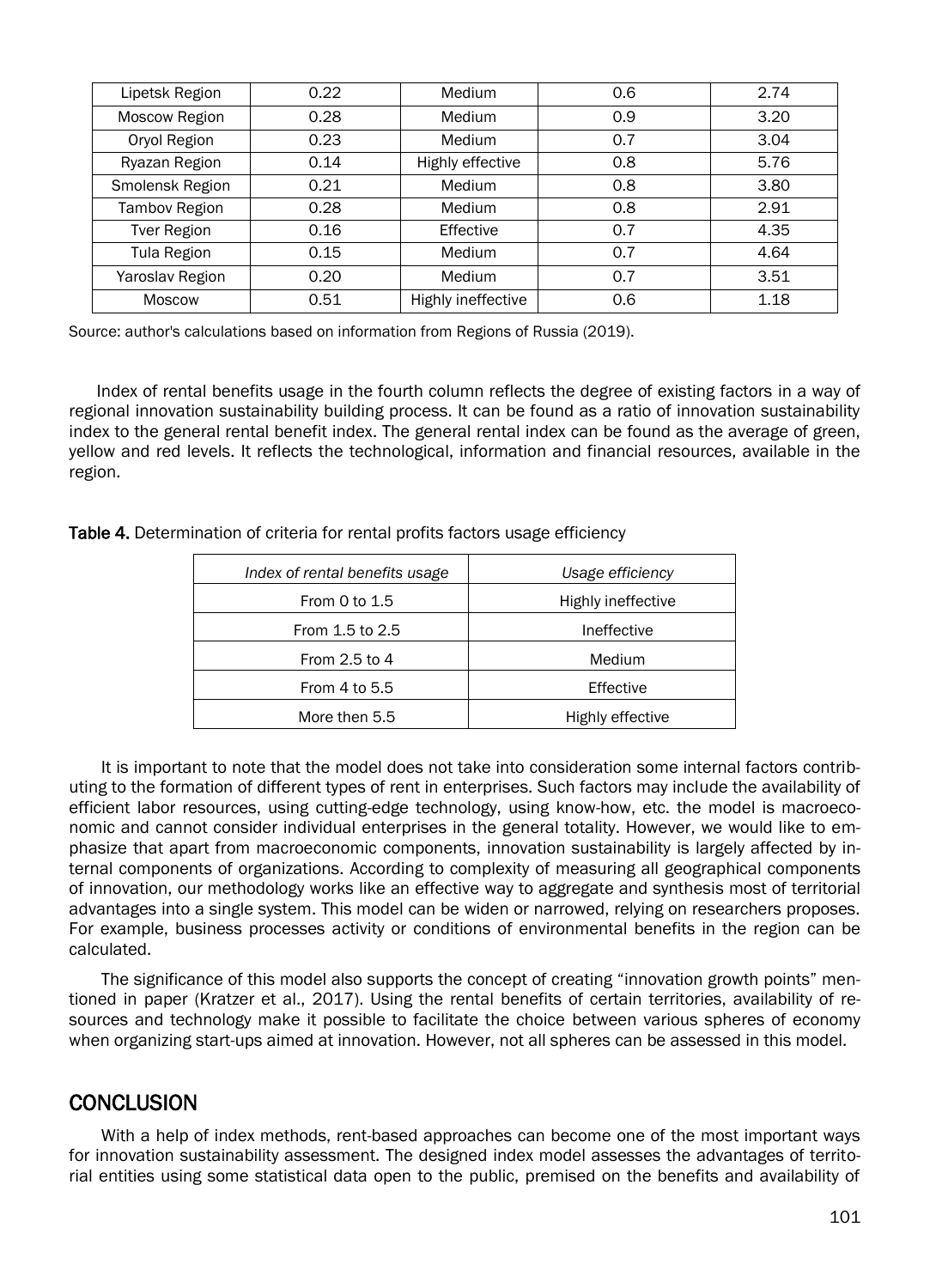resources in a region. Undoubtedly, the model has to be improved, because, if expanded, it will help to measure more precisely a larger number of factors than it is possible now.

The efficiency of the presented model is expressed in a convenient comparison of factors, which are the basis of innovative activities (information, intellectual, labor and investment resources). Most of these factors form various types of rents (information, social, intellectual). Moreover, the red level allows us to evaluate if the region has excess profits, which, with high probability, can be considered a monopoly profit.

These factors form various types of rents, so, form the structure of the region's rental income and its defenition. This profit can be spend on maintaining monopoly conditions, or innovative product deployment. Using the model is also functional for identifying sensitive regions, i.e. subjects especially prone to economic fluctuations due to the effect of diverse factors. Thus, rental income appearance factors fall within this criterion to the biggest extent. Sensitive regions can be unsustainable in terms of finance, environment, and innovation. The distribution model of rental income appearance factors makes it possible to understand what advantages and drawbacks a certain territory has.

#### ACKNOWLEDGMENTS

This research work was supported by the Academic Excellence Project 5-100 proposed by Peter the Great St. Petersburg Polytechnic University.

#### REFERENCES

- Birch, K. (2020), "Technoscience Rent: Toward a Theory of Rentiership for Technoscientific Capita-lism", *Science Technology and Human Values*, Vol. 45, No. 1, pp. 3-33.
- Boldrin, M., Levine, D.K. (2004), "Rent-seeking and innovation", *Journal of Monetary Economics*, Vol. 51, No. 1, pp. 127-160.
- Efthymiou, D., Antoniou, C. (2014), "Measuring the effects of transportation infrastructure location on real estate prices and rents: investigating the current impact of a planned metro line", *EURO Journal on Transportation and Logistics*, Vol. 3, No. 3-4, pp. 179-204.
- Elizondo-Noriega, A. et all. (2019), "A nonparametric economic index to measure the collective effort of national-level economic activities directed towards greater efficiency", *Cogent Economics and Finance*, Vol. 7, No. 1, pp. 169-187.
- Glinskiy, V., Serga, L., Novikov, A., Litvintseva, G., Bulkina, A. (2017), "Investigation of Correlation between the Regions Sustainability and Territorial Differentiation", *Procedia Manufacturing*, Vol. 8, pp. 323-329.
- Gokhberg, L.M ., Abdrakhmanova G.I., Bakhtin P.D. (2017), "Rating of innovative development of constituent entities of the Russian Federation", Vol. 5, Higher School of Economics Publ., Moscow (in Russian).
- Gohberg, L. et al. (2019), *Regions of Russia. Socio-economic indicators*, Federal statistics service «Rosstat», (in Russian).
- Hajek, P., Bahakim, A., Zeminova, K. (2016), "The role of regional knowledge generation and diffusion in firms innovation activity", *Proceedings of the European Conference on Knowledge Management*, pp. 350-356.
- Kennedy, S., Whiteman, G., van den Ende, J. (2017), "Radical Innovation for Sustainability: The Power of Strategy and Open Innovation", *Long Range Planning*, Vol. 50, No. 6, pp. 712-725.
- Kireenko, A.P., Orlova, E.N. (2016), "The role of tax incentives in promotion of innovation activity in the Russian Federation", *13th International Scientific-Technical Conference on Actual Problems of Electronic Instrument Engineering*», Novosibirsk (in Russian).
- Kratzer, J., Meissner, D., Roud, V. (2017), "Open innovation and company culture: Internal openness makes the difference", *Technological Forecasting and Social Change*, Vol. 119, pp. 128-138.